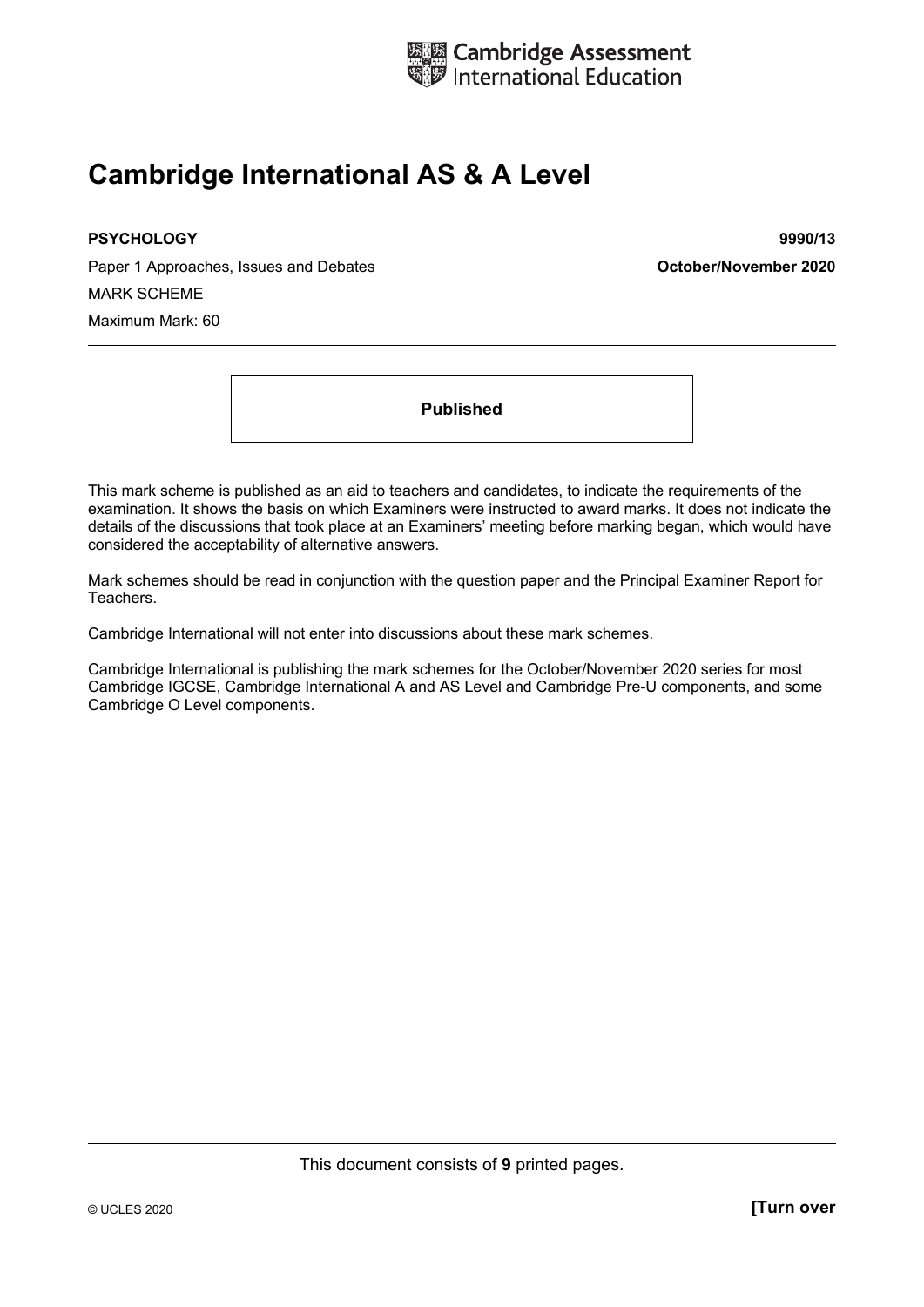## **Generic Marking Principles**

These general marking principles must be applied by all examiners when marking candidate answers. They should be applied alongside the specific content of the mark scheme or generic level descriptors for a question. Each question paper and mark scheme will also comply with these marking principles.

GENERIC MARKING PRINCIPLE 1:

Marks must be awarded in line with:

- the specific content of the mark scheme or the generic level descriptors for the question
- the specific skills defined in the mark scheme or in the generic level descriptors for the question
- the standard of response required by a candidate as exemplified by the standardisation scripts.

GENERIC MARKING PRINCIPLE 2:

Marks awarded are always **whole marks** (not half marks, or other fractions).

GENERIC MARKING PRINCIPLE 3:

Marks must be awarded **positively**:

- marks are awarded for correct/valid answers, as defined in the mark scheme. However, credit is given for valid answers which go beyond the scope of the syllabus and mark scheme, referring to your Team Leader as appropriate
- marks are awarded when candidates clearly demonstrate what they know and can do
- marks are not deducted for errors
- marks are not deducted for omissions
- answers should only be judged on the quality of spelling, punctuation and grammar when these features are specifically assessed by the question as indicated by the mark scheme. The meaning, however, should be unambiguous.

GENERIC MARKING PRINCIPLE 4:

Rules must be applied consistently, e.g. in situations where candidates have not followed instructions or in the application of generic level descriptors.

GENERIC MARKING PRINCIPLE 5:

Marks should be awarded using the full range of marks defined in the mark scheme for the question (however; the use of the full mark range may be limited according to the quality of the candidate responses seen).

GENERIC MARKING PRINCIPLE 6:

Marks awarded are based solely on the requirements as defined in the mark scheme. Marks should not be awarded with grade thresholds or grade descriptors in mind.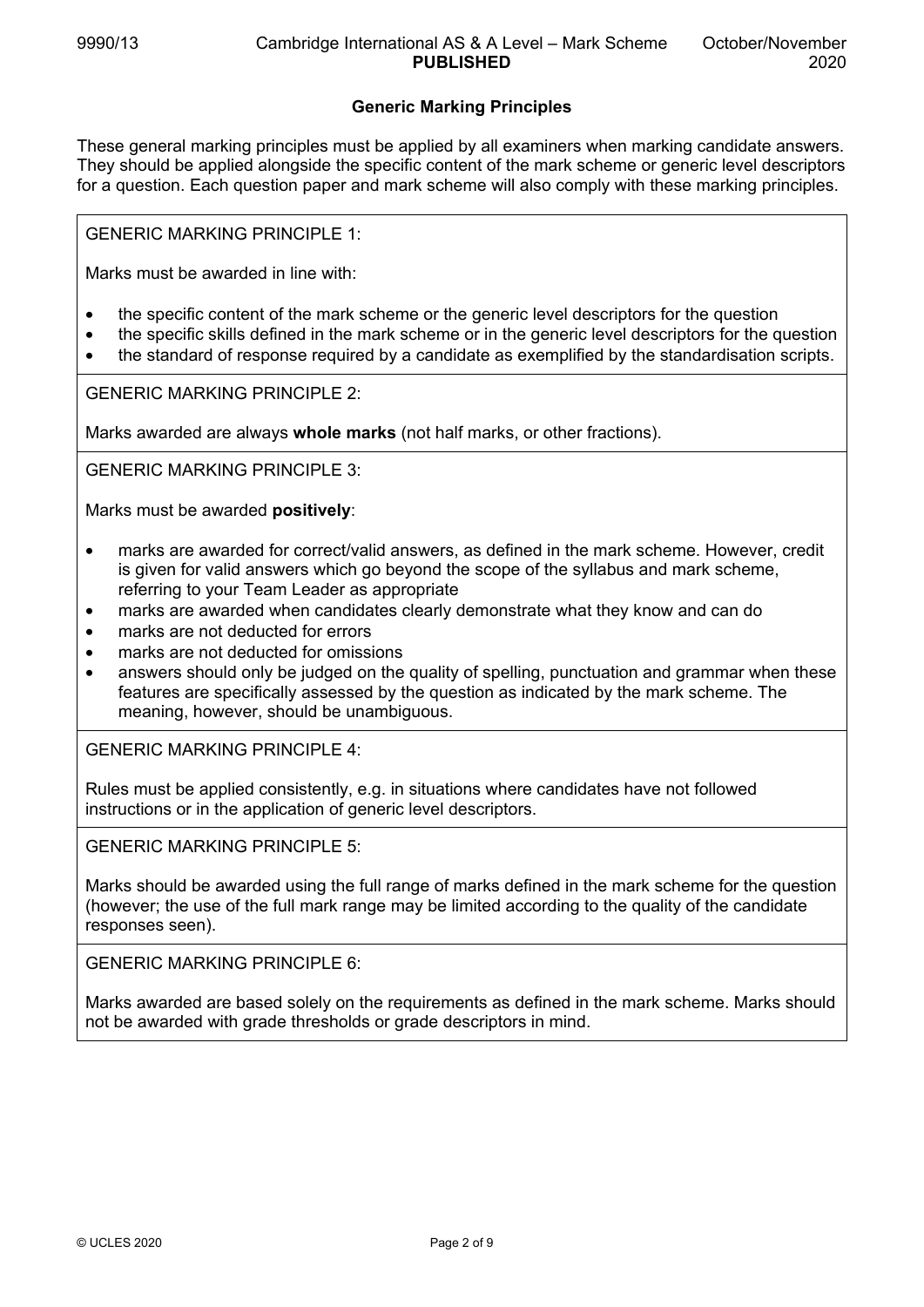| Question | <b>Answer</b>                                                                                                                                          | <b>Marks</b>   |
|----------|--------------------------------------------------------------------------------------------------------------------------------------------------------|----------------|
| 1        | From the study by Schachter and Singer (two factors in emotion):                                                                                       |                |
| 1(a)     | Two stooges were used to manipulate emotional states. One of these<br>stooges attempted to manipulate euphoria.                                        | 1              |
|          | Name the other emotional state manipulated in this study.                                                                                              |                |
|          | 1 mark for correct answer                                                                                                                              |                |
|          | Anger/angry.                                                                                                                                           |                |
| 1(b)     | Name two categories an observer used to code the participants'<br>behaviour during the euphoria conditions.                                            | $\overline{2}$ |
|          | 1 mark per correct category named                                                                                                                      |                |
|          | Joins in activity;<br>Initiates new activity;<br>Ignores stooge;<br>Watches stooge.                                                                    |                |
| 1(c)     | Outline one conclusion from this study.                                                                                                                | $\overline{2}$ |
|          | $2$ marks = full conclusion<br><b>1</b> mark = partial conclusion<br>$0$ marks = purely results                                                        |                |
|          | $e.g.$ :<br>There are two factors involved when we experience emotions:<br>a physiological/biological one and a psychological/cognitive one (2 marks); |                |
|          | The findings supported the two-factor theory of emotion (1 mark);                                                                                      |                |
|          | The highest pulse rate change was in the anger condition with EPI-IGN<br>$(0$ marks).                                                                  |                |

| Question | <b>Answer</b>                                                                                                                                                                                                                                                                                                                                   | <b>Marks</b> |
|----------|-------------------------------------------------------------------------------------------------------------------------------------------------------------------------------------------------------------------------------------------------------------------------------------------------------------------------------------------------|--------------|
| 2(a)     | In the study by Pepperberg, Alex the parrot was trained using the<br>Model/Rival technique.<br>Outline the procedure of this technique.                                                                                                                                                                                                         |              |
|          | 1 mark per correct point                                                                                                                                                                                                                                                                                                                        |              |
|          | One human acts as a trainer to a second human;<br>They present objects and ask questions about the objects;<br>They are given praise and rewarded for correct answers;<br>They show disapproval of incorrect answers;<br>They also act as a rival for the trainer's attention;<br>The parrot is allowed to participate in any verbal exchanges. |              |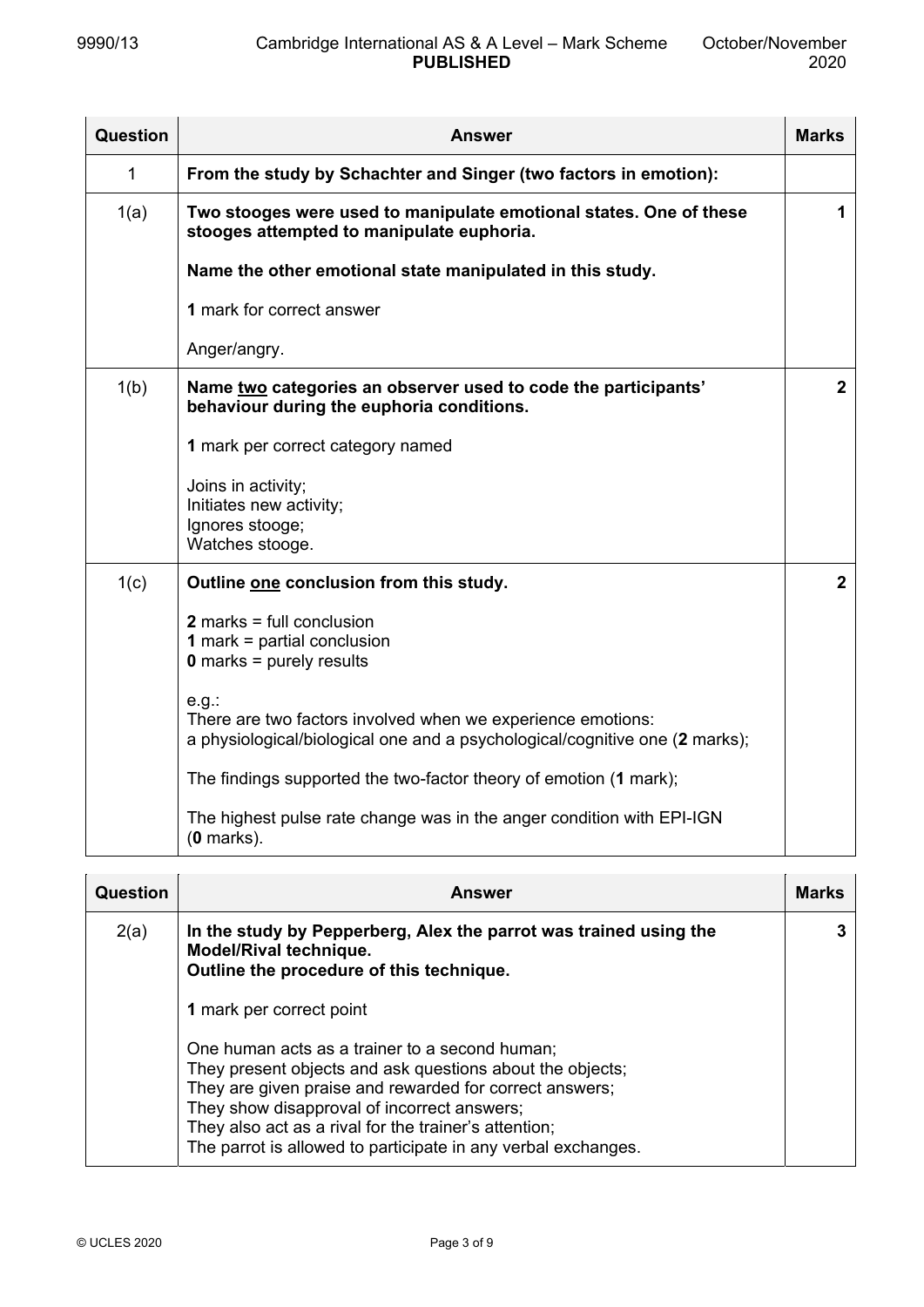| Question | <b>Answer</b>                                                                                                                           | <b>Marks</b> |
|----------|-----------------------------------------------------------------------------------------------------------------------------------------|--------------|
| 2(b)     | Name <u>one</u> colour, <u>one</u> shape and <u>one</u> material that Alex the parrot could<br>already vocalise before the study began. | 3            |
|          | 1 mark per correct answer<br>If more than one given, only mark the first answer.                                                        |              |
|          | <b>Colour:</b> green, red/rose, blue, yellow, grey (1 mark).                                                                            |              |
|          | <b>Shape:</b> 2-corners. 3-corners, 4-corners, 5-corners, football, triangular,<br>square, pentagon (1 mark);                           |              |
|          | <b>Material:</b> paper, wood, (raw) hide, cork (1 mark).                                                                                |              |

| Question |                             | Answer                                                                                                                                                                                                                                                            | <b>Marks</b> |
|----------|-----------------------------|-------------------------------------------------------------------------------------------------------------------------------------------------------------------------------------------------------------------------------------------------------------------|--------------|
| 3        | (obedience).<br>War crimes; | Explain one or more real-world applications of the study by Milgram<br>Do not refer to more than three applications in your answer.<br>Suitable example include:<br>Explaining antisocial behaviours.<br>This will be band marked as follows:                     | 5            |
|          |                             |                                                                                                                                                                                                                                                                   |              |
|          | <b>Marks</b>                | <b>Description</b>                                                                                                                                                                                                                                                |              |
|          | 5                           | One application suggested in depth and it is clear what the<br>application is and how it will be achieved;<br><b>OR</b><br>More than one application suggested in less depth but still<br>clearly showing what the application is and how it will be<br>achieved. |              |
|          | $3 - 4$                     | <b>One</b> application suggested which has some detail with the<br>application identifiable and how it will be achieved;<br><b>OR</b><br>More than one application suggested that are brief, but the<br>application is identifiable with how it will be achieved. |              |
|          | $1 - 2$                     | <b>One or more</b> application suggested that are/is brief but may<br>lack clarity as to what the application is and/or how it will be<br>achieved.                                                                                                               |              |
|          | 0                           | No creditworthy real-world application or description of study<br>only.                                                                                                                                                                                           |              |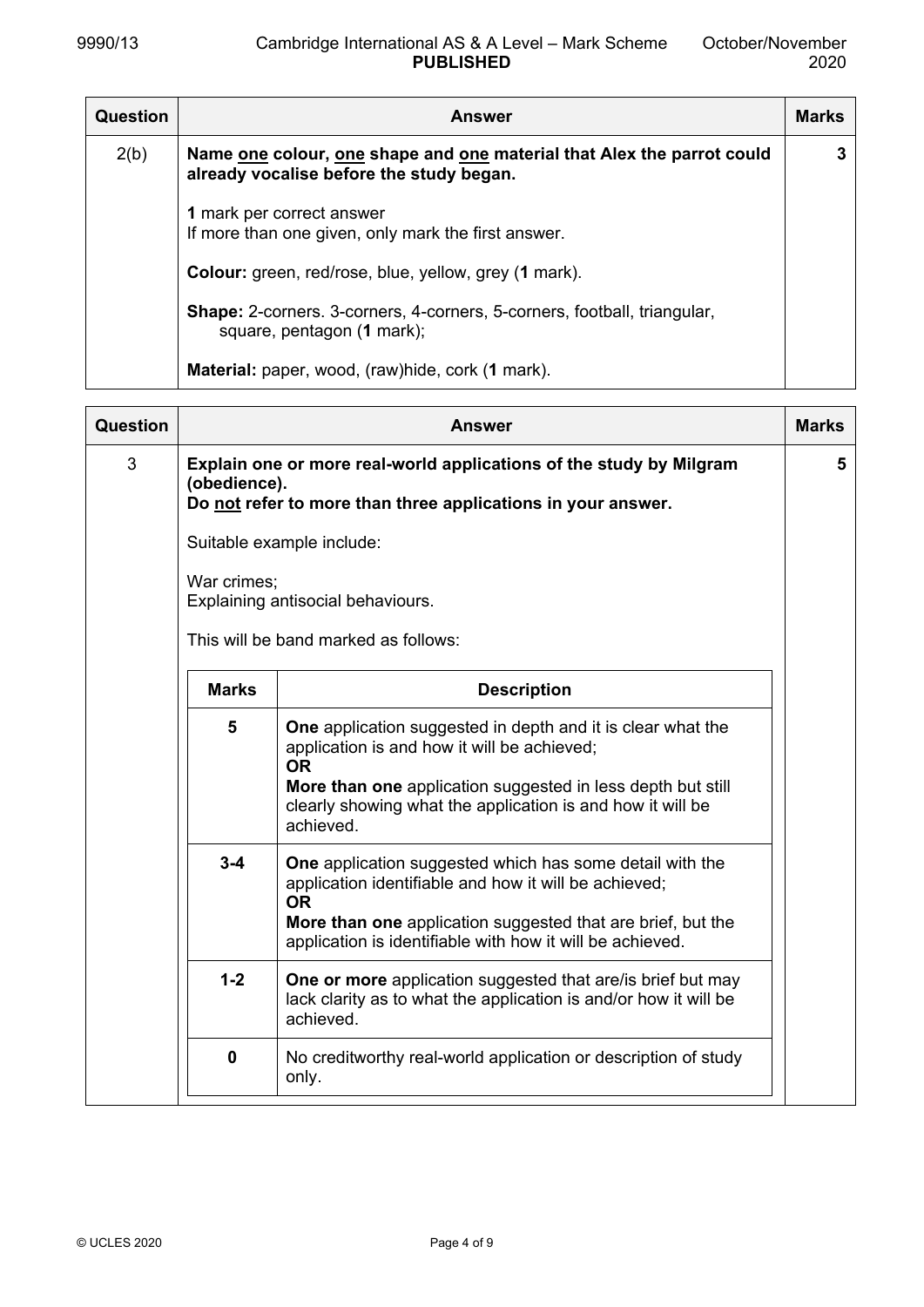| Question | <b>Answer</b>                                                                                                                                                                                                                                                       |              |  |
|----------|---------------------------------------------------------------------------------------------------------------------------------------------------------------------------------------------------------------------------------------------------------------------|--------------|--|
| 4        | From the study by Piliavin et al. (subway Samaritans):                                                                                                                                                                                                              |              |  |
| 4(a)     | Outline one way in which the participants were deceived in this study.                                                                                                                                                                                              | $\mathbf{2}$ |  |
|          | $2$ marks = full answer<br><b>1</b> mark = partial answer                                                                                                                                                                                                           |              |  |
|          | e.g.<br>The incident of someone falling over was not real (1 mark). The 'participants'<br>witnessing it did not know that it was part of a study (1 mark).<br>They thought the victim was drunk (1 mark).                                                           |              |  |
|          | They thought that the model was just another person (like them) (1 mark).                                                                                                                                                                                           |              |  |
| 4(b)     | Describe the sample of participants used in this study.                                                                                                                                                                                                             | 3            |  |
|          | 1 mark per correct point                                                                                                                                                                                                                                            |              |  |
|          | (Approximately) 4450;<br>Travelling on a (New York) subway;<br>45% black / 55% white;                                                                                                                                                                               |              |  |
|          | Unsolicited / never knew / never asked to participate;<br>Males and females;                                                                                                                                                                                        |              |  |
|          | between X and Y stations / between X and Y times / in either direction.                                                                                                                                                                                             |              |  |
| 4(c)     | Explain why this study is from the social approach.                                                                                                                                                                                                                 | $\mathbf{2}$ |  |
|          | 2 marks = clearly linked to social approach (either through example or<br>assumption)                                                                                                                                                                               |              |  |
|          | 1 mark = partially linked to social approach / assumption of the social<br>approach only                                                                                                                                                                            |              |  |
|          | $e.g.$ :<br>One of the assumptions of the social approach is that behaviour is influenced<br>by other individuals. This was clearly shown here as fewer people helped<br>when a model had already offered help (compared to when no model was<br>present (2 marks). |              |  |
|          | They were affected by the social context of witnessing a drunk person<br>needing help (1 mark).                                                                                                                                                                     |              |  |
|          | When there was a larger group, it affected their behaviour as they were faster<br>at helping (1 mark).                                                                                                                                                              |              |  |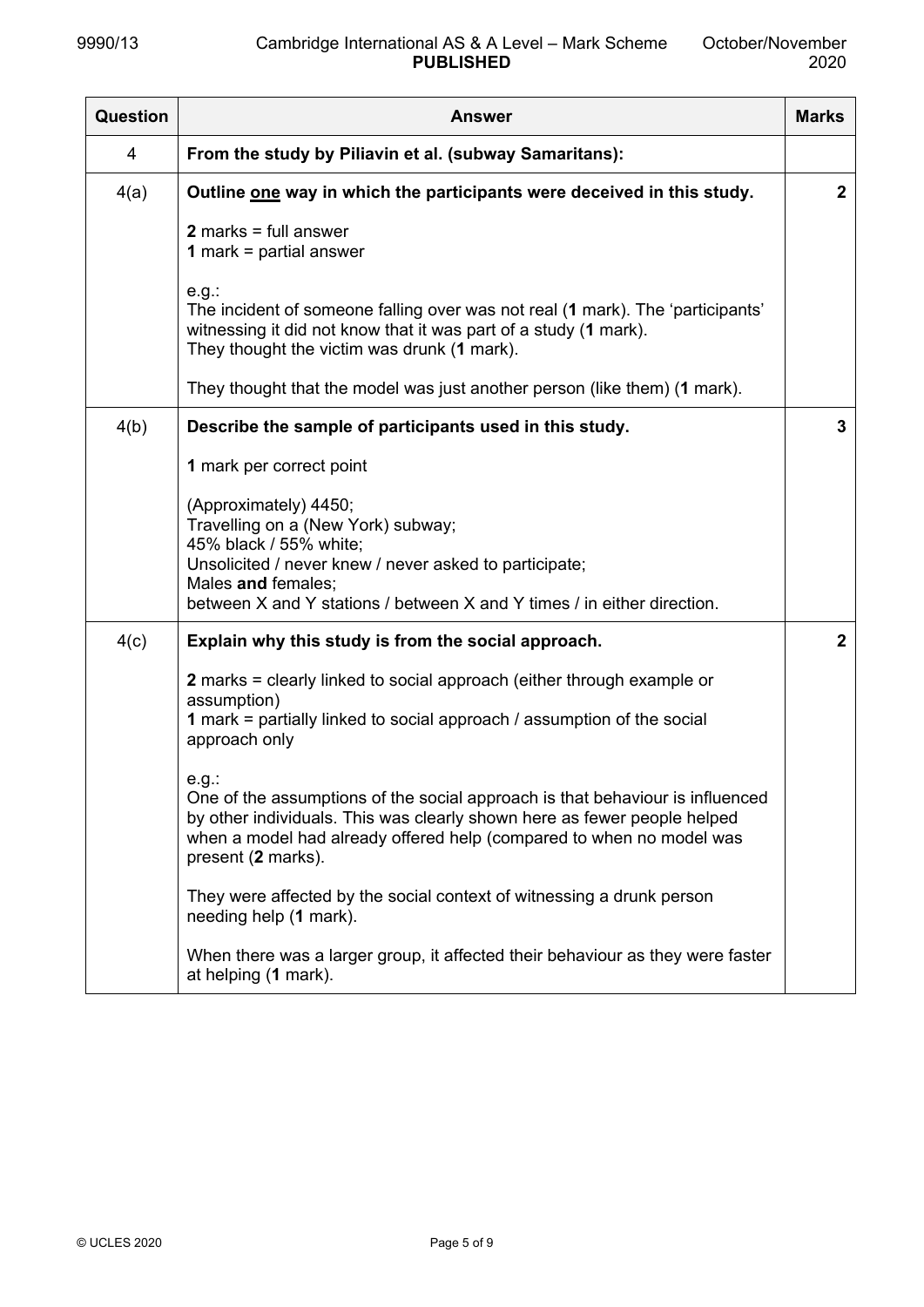| <b>Question</b> | <b>Answer</b>                                                                                                                                                                                                                                       | <b>Marks</b> |
|-----------------|-----------------------------------------------------------------------------------------------------------------------------------------------------------------------------------------------------------------------------------------------------|--------------|
| 5               | Describe how Saavedra and Silverman used the Child Anxiety and<br>Phobia Program to diagnose the boy who had a phobia of buttons.                                                                                                                   | 4            |
|                 | 1 mark per correct point                                                                                                                                                                                                                            |              |
|                 | <b>Both mother and child were interviewed;</b><br>Using a standardised interview schedule for phobia;<br>This was the ADIS-C/P;<br>He was also assessed against DSM-IV;<br>Both of these had to produce a 'positive' result of a phobia of buttons. |              |

| Question | <b>Answer</b>                                                                                                                                                                                                                                                                             | <b>Marks</b> |
|----------|-------------------------------------------------------------------------------------------------------------------------------------------------------------------------------------------------------------------------------------------------------------------------------------------|--------------|
| 6        | Describe the psychology that is being investigated in the study by<br>Dement and Kleitman (sleep and dreams).                                                                                                                                                                             | 5            |
|          | 1 mark per 'psychology' point made<br>1 identification mark is available<br>1 mark available for an explicit example from the study                                                                                                                                                       |              |
|          | Creditworthy 'psychology' includes sleep patterns, dreaming, REM, nREM,<br>EEGs.                                                                                                                                                                                                          |              |
|          | $e.g.$ :<br>Rapid Eye Movement / REM sleep is a phase of sleep where a person is<br>paralysed;<br>Their eyes flicker and they can breathe but all other muscles are paralysed;<br>Non Rapid Eye Movement / nREM sleep are the other stages of sleep and<br>they differ in brain activity; |              |
|          | Dreaming is a subjective experience of imagery while we are asleep;                                                                                                                                                                                                                       |              |
|          | Electroencephalograms (EEGs) measure brain wave activity;<br>They are used to measure the amplitude and frequency of brain waves.                                                                                                                                                         |              |

| <b>Question</b> | <b>Answer</b>                                                                                                                                                                                                                                                                                                                         | <b>Marks</b> |
|-----------------|---------------------------------------------------------------------------------------------------------------------------------------------------------------------------------------------------------------------------------------------------------------------------------------------------------------------------------------|--------------|
| $\overline{7}$  | From the study by Baron-Cohen et al. (eyes test):                                                                                                                                                                                                                                                                                     |              |
| 7(a)            | Outline one aim of this study.<br>2 marks = full $aim$<br><b>1</b> mark = brief/partial aim<br>e.g.<br>To investigate if people diagnosed with AS/HFA perform less well / poorly on<br>the (Revised) Eyes Test (2 marks);<br>To improve the original eyes test (1 mark);<br>To investigate sex differences in the eyes test (1 mark). |              |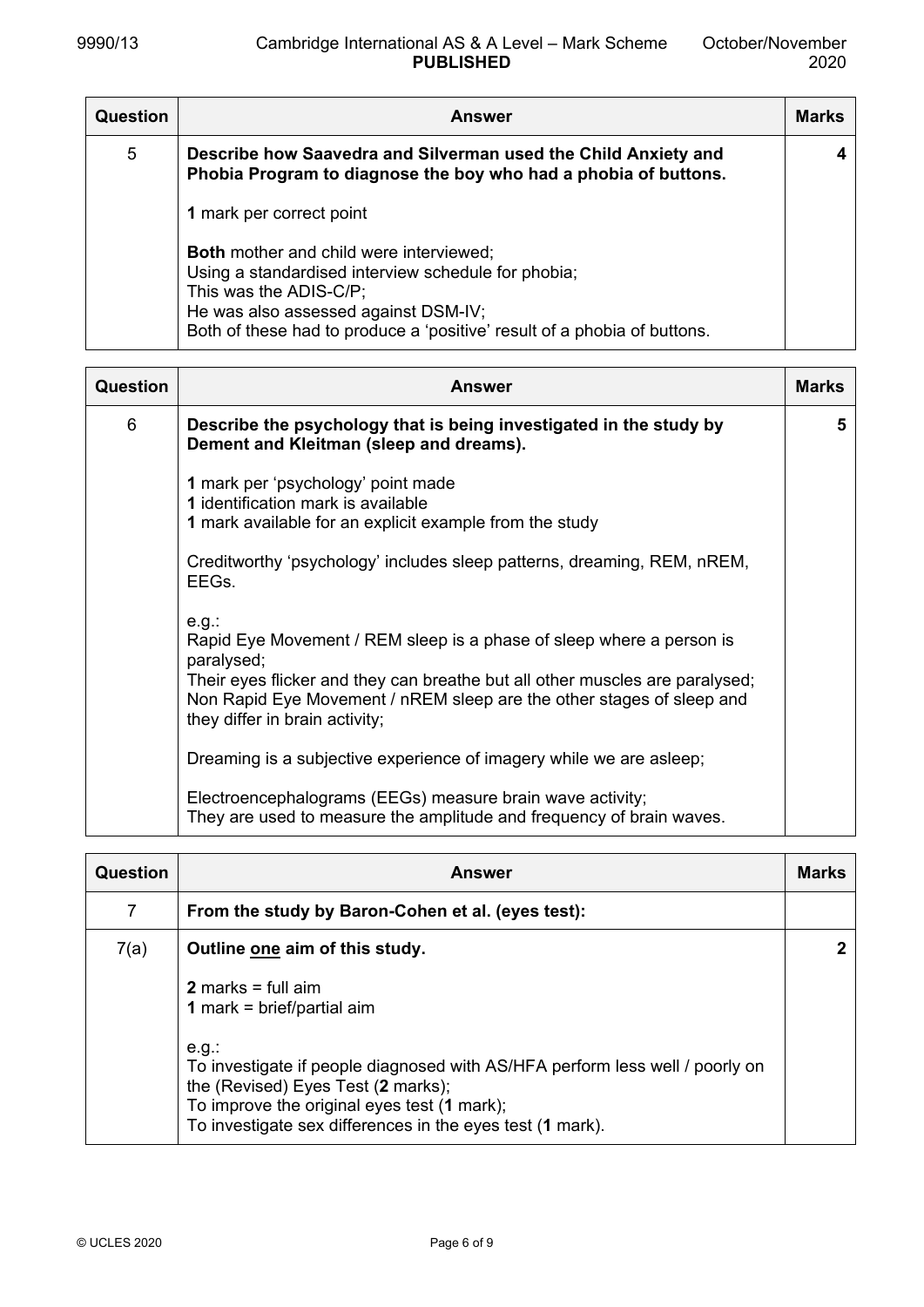| Question | <b>Answer</b>                                                                                                                                                                                                                               | <b>Marks</b> |
|----------|---------------------------------------------------------------------------------------------------------------------------------------------------------------------------------------------------------------------------------------------|--------------|
| 7(b)     | Outline one methodological weakness of this study.                                                                                                                                                                                          | $\mathbf{2}$ |
|          | 1 mark = identifying an appropriate methodological weakness<br><b>1</b> mark = applying it to Baron-Cohen                                                                                                                                   |              |
|          | $e.g.$ :<br>The eyes test lacks mundane realism (1 mark). People do not judge emotions<br>purely on eyes as they may use other cues like body language and speech to<br>judge (1 mark).                                                     |              |
|          | The sample size for the AS/HFA group was small (1 mark).                                                                                                                                                                                    |              |
| 7(c)     | Suggest one real-world application based on the procedure of this<br>study.                                                                                                                                                                 | $\mathbf{2}$ |
|          | 1 mark for what the application is (clearly based on Baron–Cohen)<br>1 mark for how it will be achieved                                                                                                                                     |              |
|          | $e.g.$ :<br>Teachers may wish to use the Eyes Test to see what level of social<br>intelligence their students have (1 mark: how). Those scoring low could have<br>extra lessons to help improve their detection of emotions (1 mark: what). |              |
|          | Psychologists may wish to use the Eyes Test to help diagnose autism<br>(1 mark: what). Patients could take the test alongside DSM/ICD criteria to<br>ensure a correct diagnosis happens (1 mark: how).                                      |              |

| Question | <b>Answer</b>                                                                                                                                                                                                                                                               | <b>Marks</b> |
|----------|-----------------------------------------------------------------------------------------------------------------------------------------------------------------------------------------------------------------------------------------------------------------------------|--------------|
| 8(a)     | Outline what is meant by individual and situational explanations of<br>behaviour, using any examples. Do not refer to the study by Bandura et<br>al. (aggression) in your answer.                                                                                           |              |
|          | 1 mark = defining individual + 1 mark example (non-Bandura)<br><b>1</b> mark = defining situational $+$ <b>1</b> mark example (non-Bandura)                                                                                                                                 |              |
|          | $e.g.$ :<br>The individual explanation states that we behave because of our personality<br>(1 mark). For example, a person wants to go snowboarding because they are<br>an extravert (1 mark);                                                                              |              |
|          | The situational explanation states that we behaviour because of the<br>environment we find ourselves in / our surroundings / other people around us<br>(1 mark). For example, in the Milgram study people were obedient because<br>they were in a (prestigious) university. |              |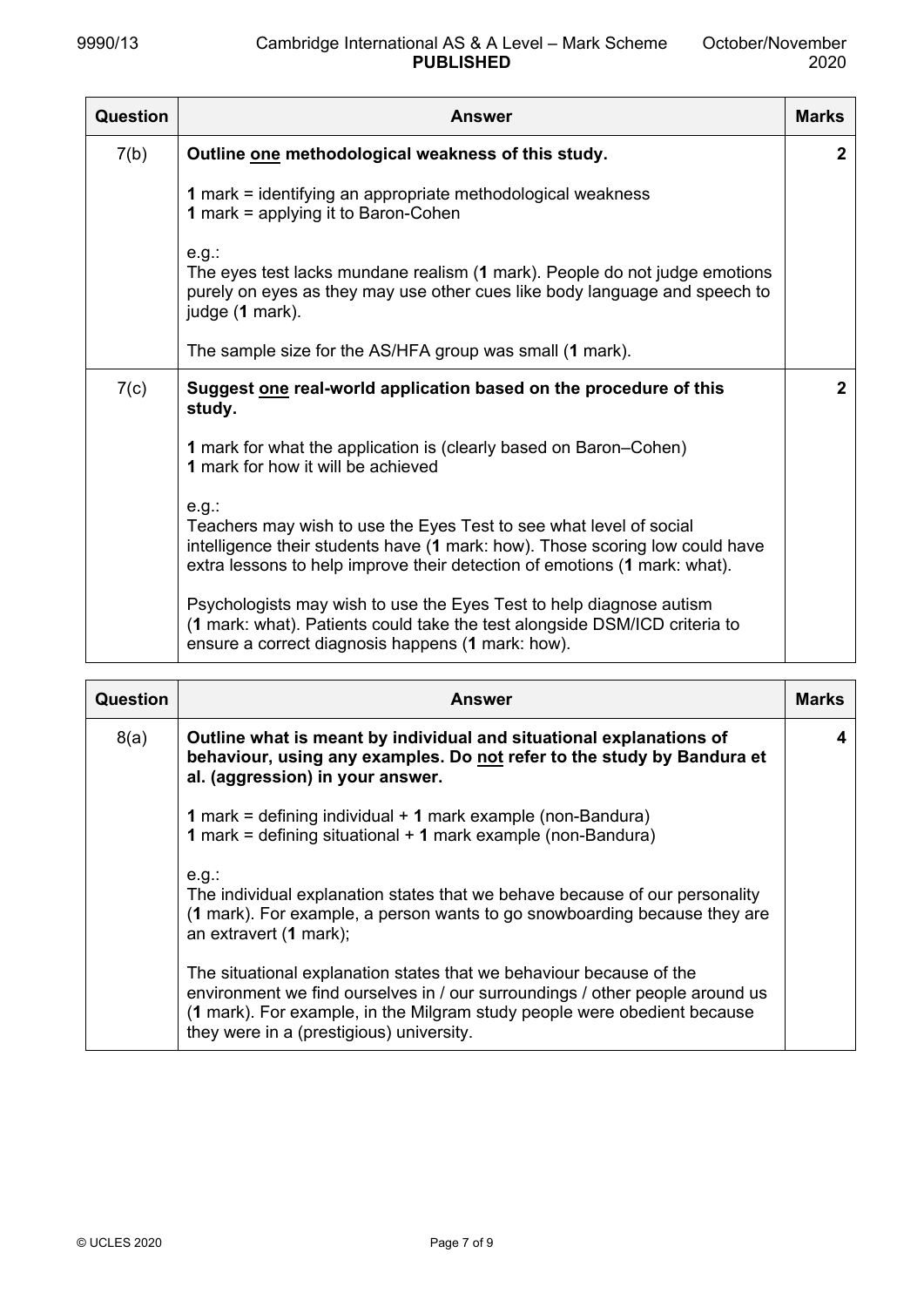| <b>Question</b> |                                       | <b>Answer</b>                                                                                                                                                                                                                                                                                                                                                                                                                                                                                                                                                                                                                                                          |              | <b>Marks</b> |
|-----------------|---------------------------------------|------------------------------------------------------------------------------------------------------------------------------------------------------------------------------------------------------------------------------------------------------------------------------------------------------------------------------------------------------------------------------------------------------------------------------------------------------------------------------------------------------------------------------------------------------------------------------------------------------------------------------------------------------------------------|--------------|--------------|
| 8(b)            |                                       | Explain how one result from the study by Bandura et al. supports the<br>individual explanation of aggression and how one result supports the<br>situational explanation of aggression.                                                                                                                                                                                                                                                                                                                                                                                                                                                                                 |              | 8            |
|                 | For each result:                      |                                                                                                                                                                                                                                                                                                                                                                                                                                                                                                                                                                                                                                                                        |              |              |
|                 | Level                                 | <b>Criteria</b>                                                                                                                                                                                                                                                                                                                                                                                                                                                                                                                                                                                                                                                        | <b>Marks</b> |              |
|                 | 4                                     | The result presented has a meaningful comparison and<br>the candidate clearly explains how the result supports<br>individual/situational.                                                                                                                                                                                                                                                                                                                                                                                                                                                                                                                              | 4            |              |
|                 | 3                                     | The result presented has a meaningful comparison and<br>there is a brief attempt at explaining how the result<br>supports individual/situational;                                                                                                                                                                                                                                                                                                                                                                                                                                                                                                                      | 3            |              |
|                 |                                       | The result presented has no meaningful comparison, but<br>the candidate clearly explains how the result supports<br>individual/situational.                                                                                                                                                                                                                                                                                                                                                                                                                                                                                                                            |              |              |
|                 | 2                                     | The result presented has a meaningful comparison, but<br>there is no attempt at explanation or explanation is not<br>about individual/situational;                                                                                                                                                                                                                                                                                                                                                                                                                                                                                                                     | $\mathbf{2}$ |              |
|                 |                                       | The result presented is not clear, but there is an implicit<br>attempt at explaining how the result supports<br>individual/situational.                                                                                                                                                                                                                                                                                                                                                                                                                                                                                                                                |              |              |
|                 | 1                                     | The result presented has no meaningful comparison or<br>there is a basic attempt at explaining.                                                                                                                                                                                                                                                                                                                                                                                                                                                                                                                                                                        | 1            |              |
|                 | 0                                     | No creditworthy answer.                                                                                                                                                                                                                                                                                                                                                                                                                                                                                                                                                                                                                                                | 0            |              |
|                 | e.g. individual:<br>e.g. situational: | Around one-third of participants in the aggressive conditions imitated the<br>nonaggressive remarks/speech made by the model. None of the<br>nonaggressive/control group did. This could indicate that some of the<br>participants (the 1/3) had a personality type, etc., that meant they were more<br>likely to imitate any behaviour.<br>Participants were much more likely to imitate physical/verbal aggression after<br>observing an aggressive model compared to a non-aggressive model. This<br>could indicate that the situation of having to witness aggression increased the<br>likelihood that the participant imitated aggressive acts (physical/verbal). |              |              |